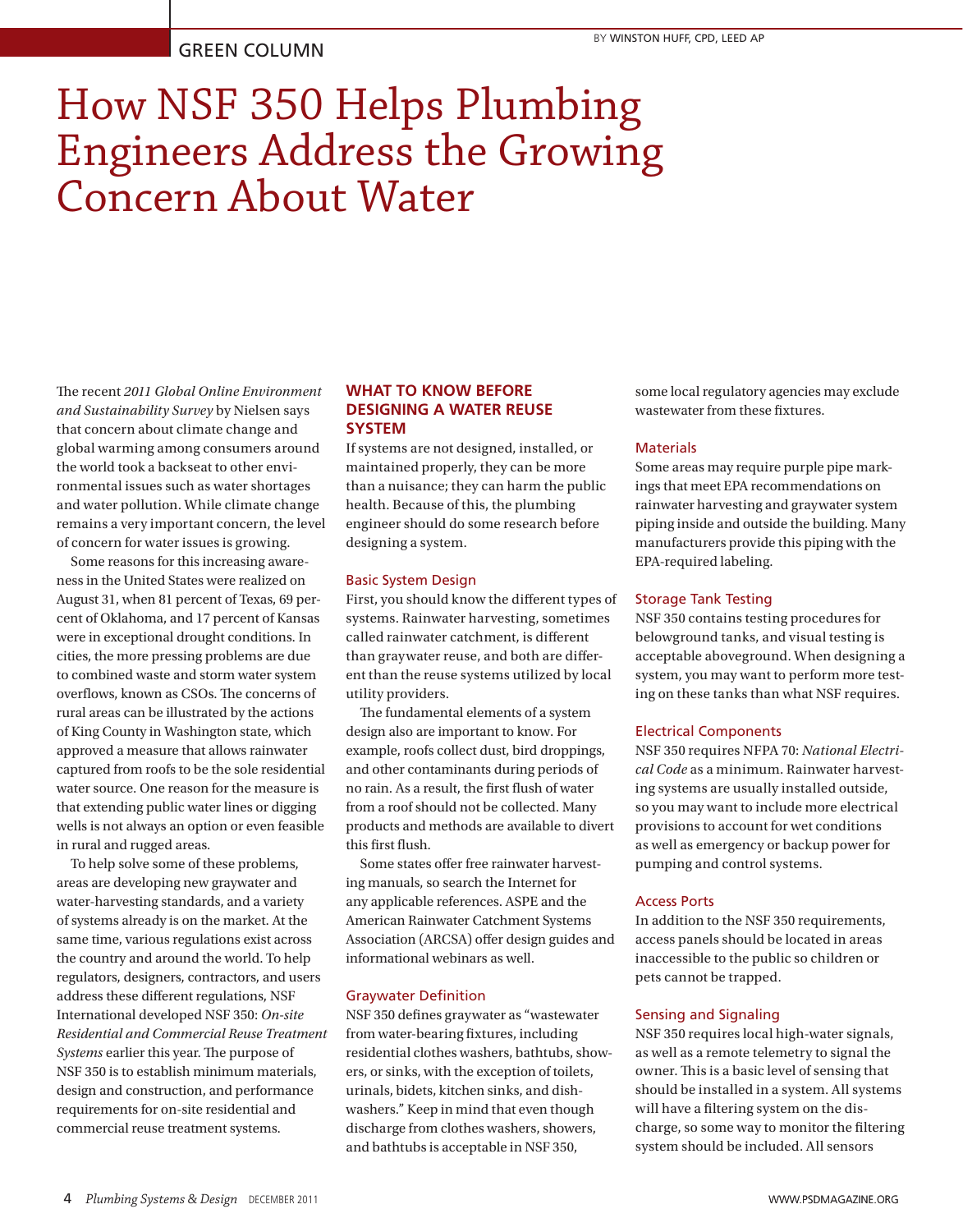should report to a building management system. Sensors can be included to show when the system is using potable water backup. Water meters should be monitored as well.

#### Flow Design

NSF 350 requires the system's storage capacity to equal 500 percent of the daily rated treatment capacity. Other important factors regarding flow are as follows.

- Rainwater: The rainwater piping system in a building shall meet code in the event the rainwater collection system is not in operation. When rainwater and storm water flow into a storage tank, the overflow of the tank must be designed to handle the full flow out to the site storm water system. The system cannot overflow inside the building during high rain events. The system should have a bypass to allow the water to flow around the collection system. The bypass and overflow should not rely on mechanical systems.
- Graywater: The same issues as rainwater harvesting apply to graywater systems. The system bypass shall be designed to handle the entire load of the piping system. The overflow shall flow unrestricted to the municipal waste system.
- Pumped discharge: If the overflow or bypass depends on a pumped system to lift the discharge flow to a gravity system, the lift station shall be designed to meet the same regulations as all storm water or waste lift stations.

#### Water Use

You must be aware of what systems will use the rainwater or graywater. After the water is collected, it can be used for many different purposes, such as landscape irrigation, sidewalk washdown, mechanical makeup, and supply water to flush fixtures. Each system has a different set of conditions that must be met.

#### Criticality of the Water

Will the water be used for a critical system? For example, will it be used to back up the fire protection sprinkler or hose demand? In such cases, many other standards, including those by NFPA, must be met. The water also can be used as a critical backup to cooling systems, which is particularly important in industrial, laboratory, and healthcare facilities.

#### **Regulations**

During the approval process of a new system, many different regulatory agencies may be required to work together, such as the building department, plumbing department, municipal storm water agency, or health department. For example, different agencies may be involved depending on whether the piping is aboveground or belowground. The rules and regulations also vary from jurisdiction to jurisdiction. For instance, when using harvested rainwater or graywater for landscape irrigation, some states require the piping to be sleeved when it crosses a potable water line.

#### Backup Connection to Potable Water Supply

Most systems will not be isolated without any connection to a public water backup system to supply water until the reuse system refills. The public water supply also can provide water to the system when the alternate water system is out of service. Here are some issues to keep in mind.

- • Cross-connections: Most of the time an air gap and/or a backflow preventer is required. Most areas have local regulatory officials who handle cross-connection concerns.
- Dead-end runs: Some systems will operate for long periods without any potable water backup. As a result, the potable line has little or no circulation, which can raise many concerns that include contamination and Legionella growth. The length of the line feeding the system should be decreased as much as possible and dead-ends should be avoided.
- • Keeping the line clean: Another measure to keep the supply line clean is to have a system in place that activates the supply water line on a regular basis.

#### Sizing the System

Using a rainwater system as an example, for the system to operate properly the plumbing engineer will need to conduct a data-balancing act that is as accurate as the weather data on which it is based. The system should collect enough water during rain events to last through dry events. However, the record-breaking rainfalls and droughts of the last few years have made this more difficult. The owner and operator must be aware of the local conditions so they understand the level of risk they are

The purpose of NSF 350 is to establish minimum materials, design and construction, and performance requirements for on-site residential and commercial reuse treatment systems.

taking with the system. Another important element in sizing the system concerns the budget and the amount of space that is available.

#### Water Quality Testing Maintenance

NSF 350 requires startup and testing procedures with a manufacturer's representative when the system is placed in service. It also requires a graywater challenge to test the water quality with water samples. Each type of water going into the system has unique design loading criteria.

Most regulatory agencies will require a test plan to be in place, and local jurisdictions will require testing at different times. Services and electronic data-collection systems are available to help the owner and operator perform the tests and obtain the required data.

#### Storm Water Retention

Rainwater harvesting systems can incorporate storm water retention in the storage system. This additional load will have to be added to the storage calculation, and it will require an additional discharge to the storage system.